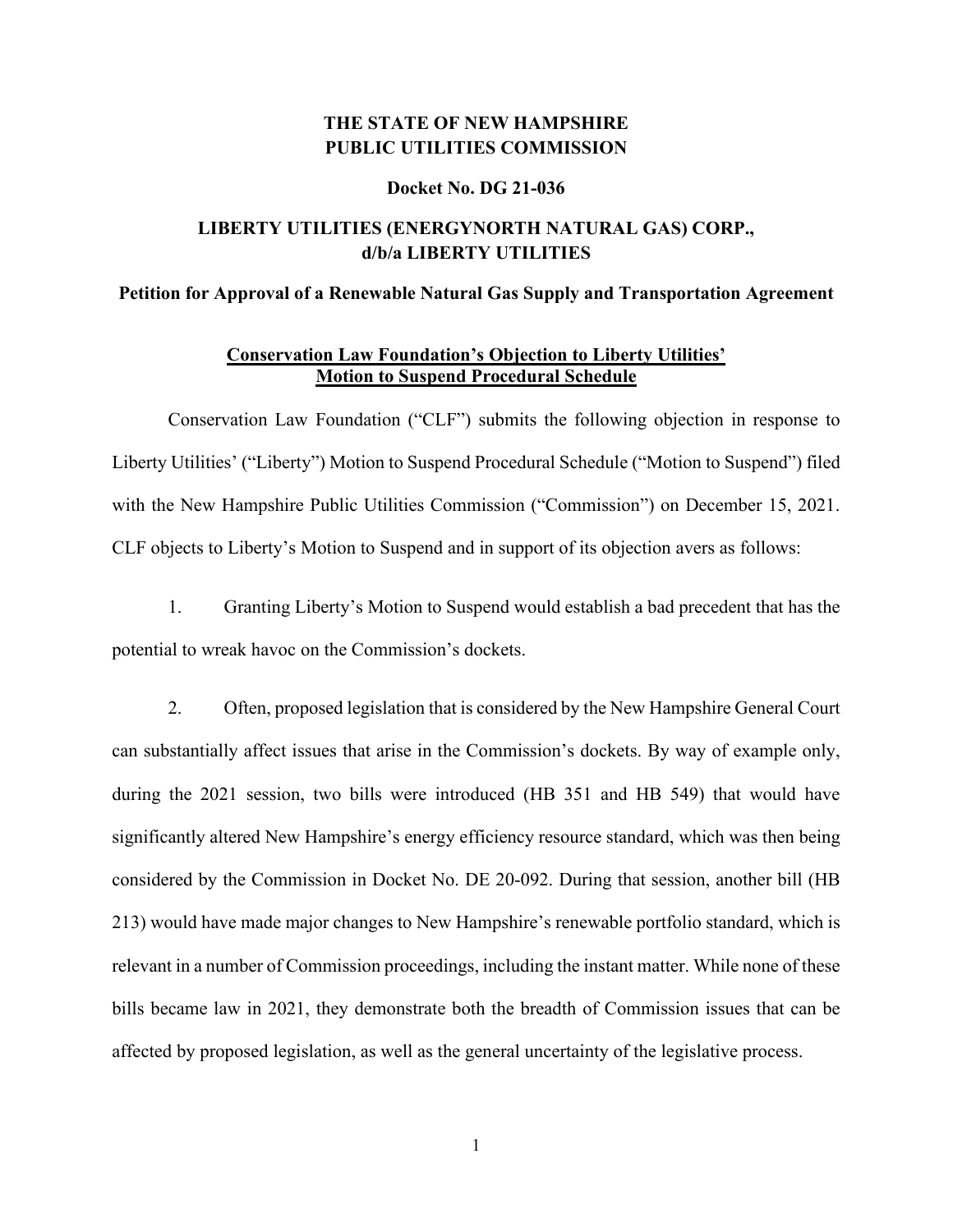3. Given the number of issues raised before the Commission that can be affected by proposed legislation in the General Court, it would set a harmful precedent for the Commission to suspend a docket merely because of the potential for a bill to become law. While Liberty asserts that the proposed legislation involving renewable natural gas has broad support among stakeholders and could become law in 2022, granting Liberty's motion would establish a precedent that encourages other parties to move to suspend procedural schedules every time proposed legislation could affect a docket.

4. Additionally, if this issue arises in the future, it may be difficult for the Commission to distinguish between proposed legislation that is likely to become law and proposed legislation that has only a remote chance of becoming law. Although Liberty points to the cosponsors of the proposed legislation as evidence that the bill could become law in 2022, there is considerable uncertainty in the overall legislative process that could negatively impact the bill's prospects. Because of this general uncertainty, in the future it may be difficult for the Commission to develop a standard for deciding similar motions that differentiates between plausible and implausible legislation.

5. Granting Liberty's motion also could encourage parties in Commission dockets to find sponsors of legislation affecting such dockets, no matter the likelihood of success of the legislation, to try to influence dockets and persuade the Commission to modify procedural schedules based on such pending legislation.

6. Further, if the Commission grants Liberty's motion because of the potential for proposed legislation in the General Court to become law, then it may encourage parties to move to modify procedural schedules based on potential federal legislation and may necessitate the

2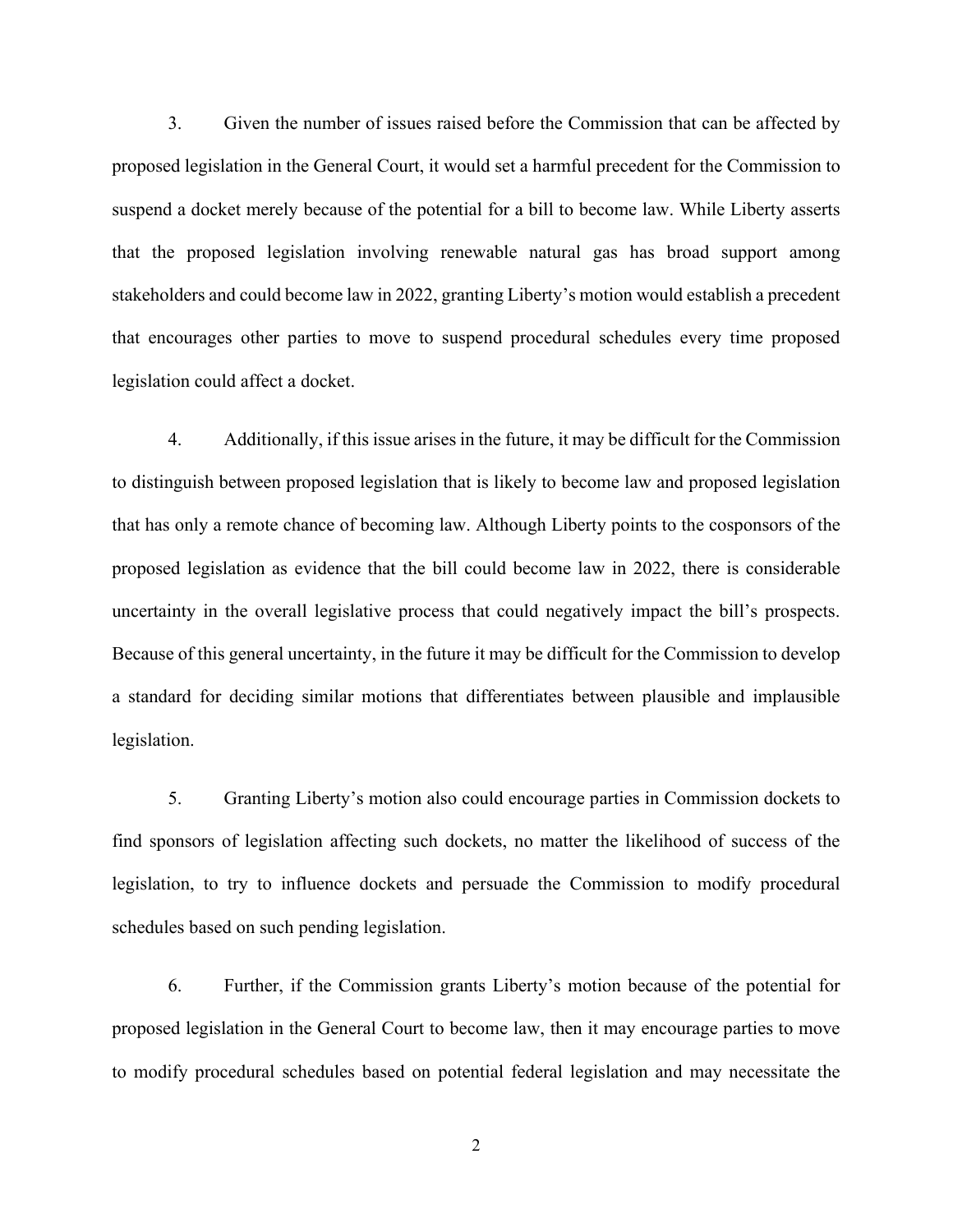Commission granting such motions. For example, President Biden's Build Back Better Act, [1](#page-2-0) which has already passed the U.S. House of Representatives and is currently being considered by the U.S. Senate, contains a number of provisions that relate to matters the Commission is examining in various dockets. More specifically, provisions in the Build Back Better Act directly relate to public electric vehicle supply equipment and,<sup>[2](#page-2-1)</sup> currently, at least three Commission dockets involve electric vehicle supply equipment.<sup>[3](#page-2-2)</sup> If the Commission grants Liberty's motion it will set a precedent that may require the Commission to grant similar motions to suspend procedural schedules based on prospective federal legislation.

7. The examples that Liberty provide of other instances when the Commission granted suspensions of procedural schedules are different from this case. While the Commission has granted requests to suspend procedural schedules because of Commission staffing issues; to permit parties to make supplemental filings; to accommodate settlement discussions; and to address issues that have significant impact on a docket, Liberty has failed to provide a single example of the Commission suspending a procedural schedule because of potential legislation.

8. Finally, given the General Court's legislative schedule, even if the proposed legislation discussed in Liberty's Motion to Suspend were to become law, it is unlikely to take effect until June 2022 at the earliest, which would mean that the procedural schedule in this docket would be suspended for six months.

<span id="page-2-0"></span><sup>1</sup> *See* H.R. 5376, Build Back Better Act (November 3, 2021), *available at* 

<span id="page-2-1"></span>https://rules.house.gov/sites/democrats.rules.house.gov/files/BILLS-117HR5376RH-RCP117-18.pdf.  $^{2}$  *Id.* 

<span id="page-2-2"></span><sup>3</sup> *See* Docket Nos: DE 20-170; DE 21-030; DE 21-078.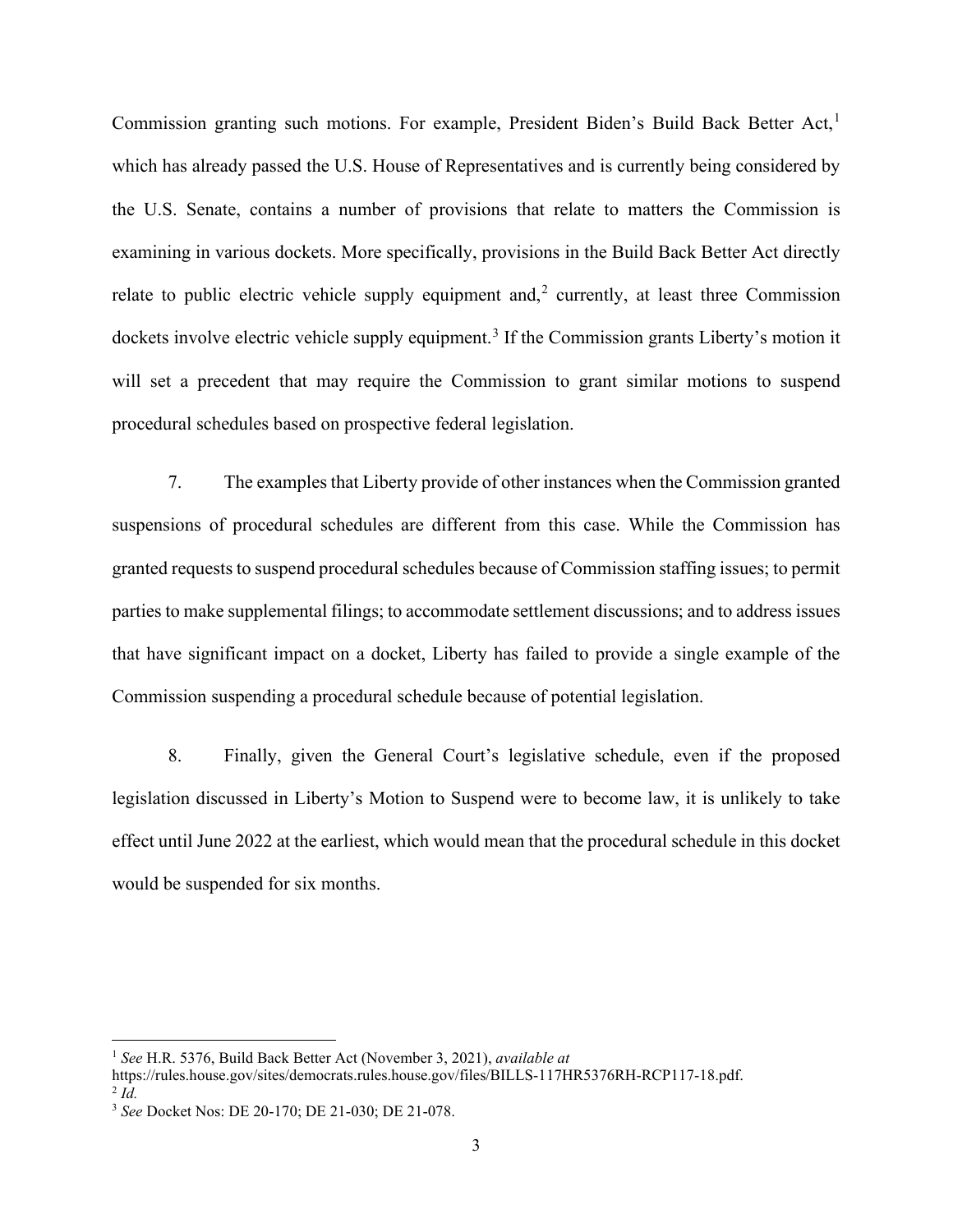WHEREFORE, CLF respectfully requests that the Commission deny Liberty's Motion to Suspend for the reasons set forth in this Objection and to direct Liberty to withdraw and refile its Petition if Liberty requires Commission consideration of the proposed legislation.

Respectfully submitted,

By: /*s*/ *Nick Krakoff* Nick Krakoff, Staff Attorney Conservation Law Foundation 27 North Main Street Concord, NH 03301 (603) 225-3060 x 3015 [nkrakoff@clf.org](mailto:nkrakoff@clf.org)

December 20, 2021